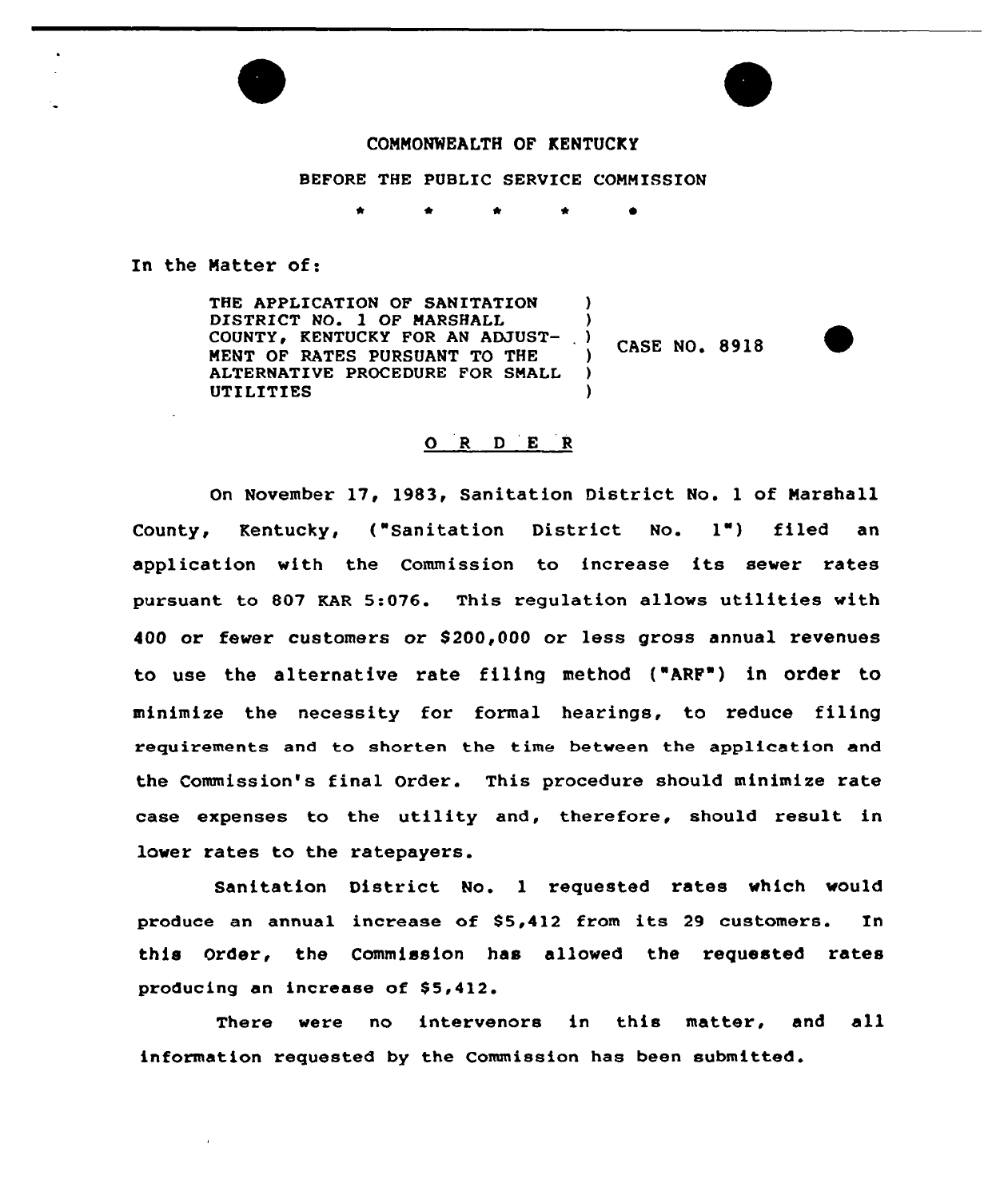

## TEST PERIOD

For the purpose of determining the reasonableness of the proposed rates, the 12-month period ending December 31, 1982, has been accepted as the test period.

## REVENUES AND EXPENSES

Sanitation District No. <sup>1</sup> incurred a net loss for the test period of S2,774. Sanitation District No. 1 proposed several pro forma adjustments to its test period operating revenues and expenses to reflect current operating conditions more accurately. The Commission finds these adjustments reasonable and has accepted them for rate-making purposes with the following exceptions:

# Operating Revenues

The 1982 annual report of Sanitation District No. 1 showed total operating revenues of S20,763. In its application, Sanitation District No. 1 made an adjustment of S1,704 to normalize its test year revenues. Based on the billing information submitted by sanitation District No. 1, the Commission finds that the correct adjustment is Sl,932 resulting in normalized test year revenues of S22,695. The increase required by Sanitation District No. 1 to produce the requested annual revenues of S28,1Q7 is, therefore, S5,412.

# Chemicals

sanitation District No. 1's pro forma test year expenses included \$473 for chemicals. <sup>p</sup> 8 and s chemical company invoice No.  $25928\frac{1}{1}$  in the amount of \$136 shows that a cylinder of chlorine was purchased by Sanitation District No. <sup>1</sup> during the month of December, 1981, or prior to the test period, and this

 $-2-$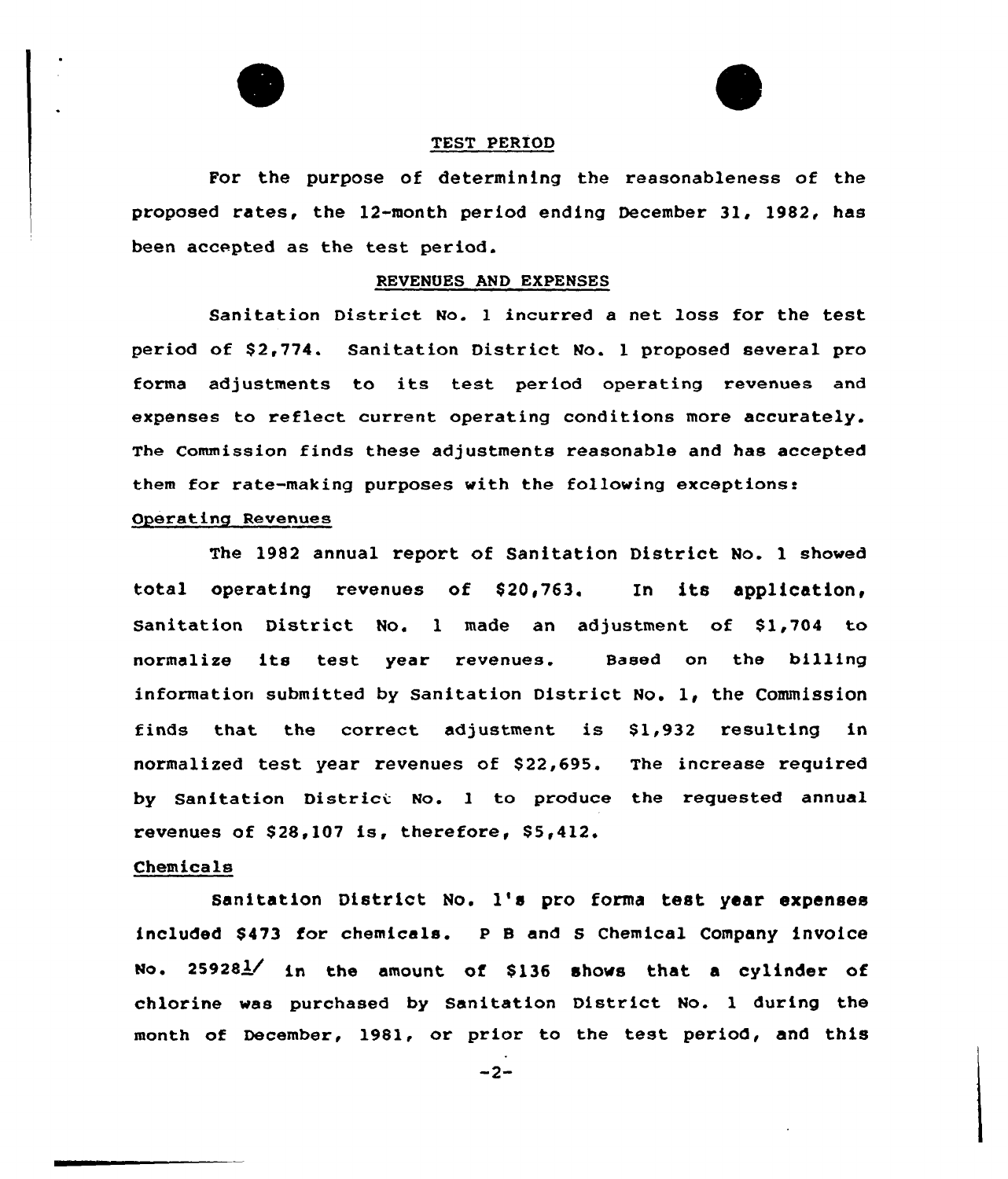cost was inappropriately included in test year expenses. Therefore, the Commission has reduced chemical expense by \$136. Insurance Expense

Sanitation District No. <sup>1</sup> projected insurance expense for the test period of \$951. <sup>A</sup> vendor invoice of Norgan, Trevathan and Gunn, Inc., dated November 11, 1983, $\frac{2}{ }$  evidenced that the current insurance premium of Sanitation District No. l will be \$ 1,020. The Commission has found it appropriate to increase insurance expense by \$69.

# Depreciation Expense

Sanitation District No. 1 recorded depreciation expense for the test period of  $$1,440$ . The Commission has reduced depreciation expense in accordance with its policy that depreciation should be computed on the basis of original cost of the plant in service less contributions in aid of construction. The Commission is of the opinion that it is unfair to require ratepayers to provide recovery on that portion of the plant provided free of cost. Therefore, the Commission finds that depreciation expense should be reduced for rate-making purposes by  $$207. \frac{3}{100}$  Thus, the Commission finds that the appropriate adjusted test period depreciation expense is \$1,233.

## Excess Capacity

The Commission considered an adjustment to reduce the pro forma operating expenses of Sanitation District No. 1 related to excess capacity in its sewer system. It was established in the record of evidence that the capacity of the sewage treatment plant is 210,000 gallons per day ("GPD") $4/$  and that the present demand

 $-3-$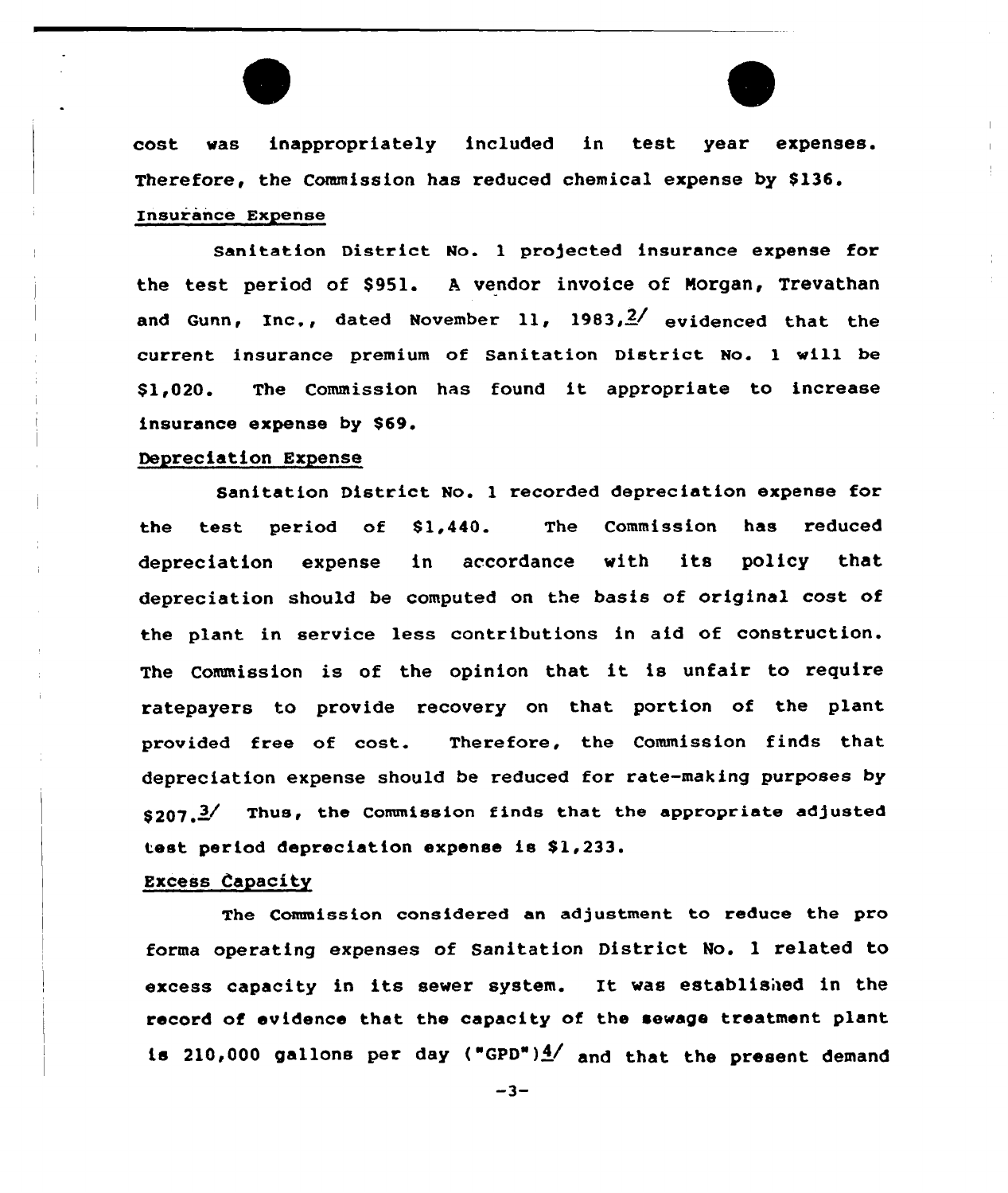on the system is approximately 77,630 GPD.<sup>5/</sup> The sewer system was designed to provide service to approximately 59 residential and non-residential customers, including Kenlake State park. Currently, Sanitation District No. 1 has 29 customers. The Commission is of the opinion that an adjustment to the operating expenses of Sanitation District No. 1 related to excess capacity in the sewer system is not sufficient to reduce the increase in rates granted herein. This is because the adjustment would only be approximately \$1,491 $^{6\prime}$ , and the rates requested by Sanitatic District No. 1 produce insufficient operating income to meet the debt service requirements of its lender, the Farmer's Home Administration ("FmHA").

Therefore, Sanitation District No. 1's adjusted operations at the end of the test period are as follows:

|                                          |  | Sanitation<br>District No. 1<br>Adjusted |                  | Commission<br>Adjustments |                | Commission<br>Adjusted |                  |
|------------------------------------------|--|------------------------------------------|------------------|---------------------------|----------------|------------------------|------------------|
| Operating Revenues<br>Operating Expenses |  |                                          | 20,763<br>25,514 |                           | 1,932<br>(274) | s                      | 22,695<br>25,240 |
| Operating Income                         |  |                                          | (4, 751)         |                           | 2.206          |                        | (2, 545)         |

# REVENUE REQUIREMENTS

The Commission is of the opinion that the operating loss is unfair, unjust and unreasonable. Sanitation District No. 1's annual debt service requirement to FmHA is  $$4,080.^{7/}$  Therefore, the Commission is of the opinion that the proposed rates should be approved as the additional revenues of  $$5,412$  generated by the proposed rates will produce a debt service coverage of  $.70x<sup>8</sup>$ which will allow Sanitation District No. <sup>1</sup> to pay its operating expenses and improve its financial position.

 $-4-$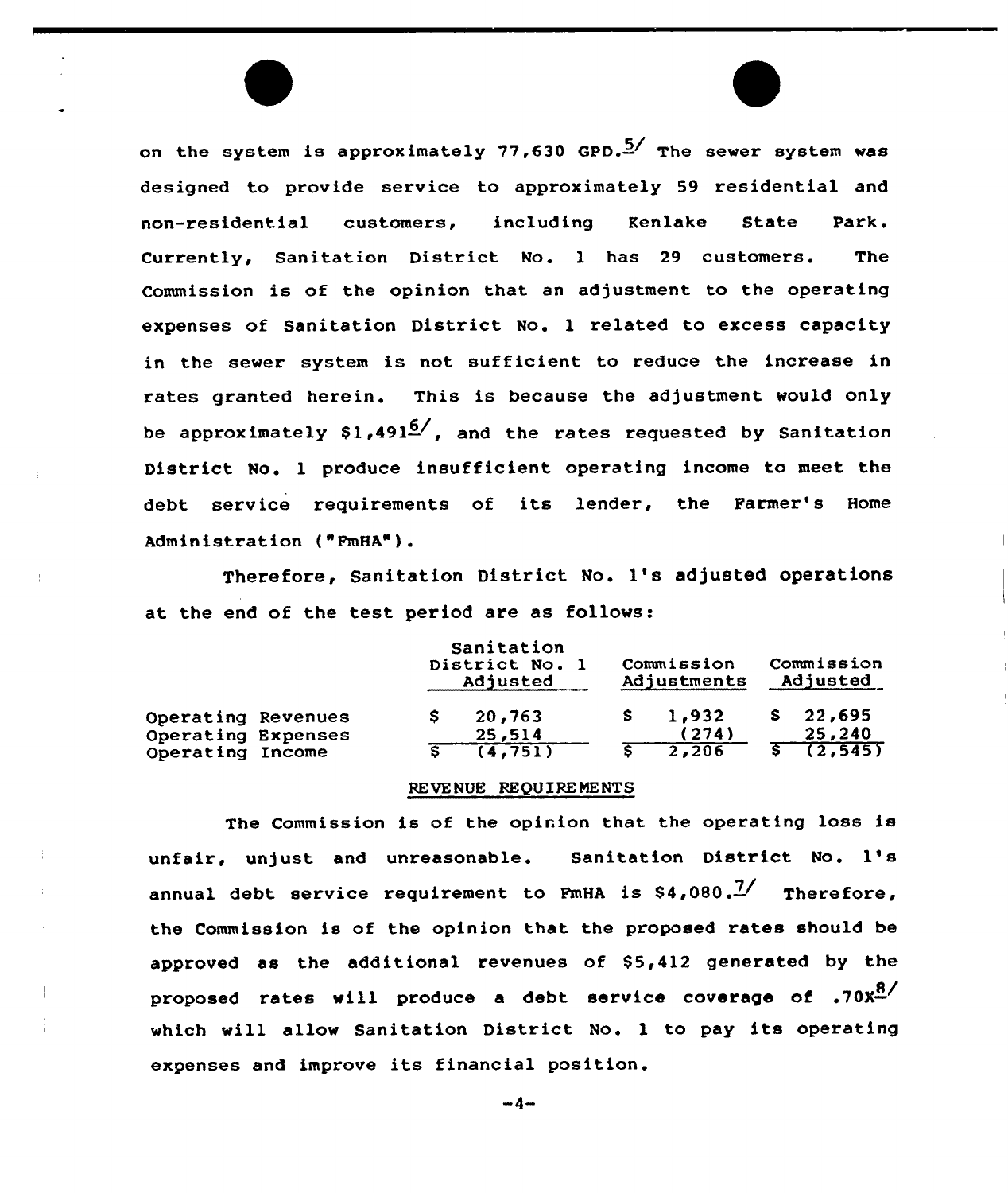## **SUMMARY**

The Commission, after consideration of the evidence of record and being advised, is of the opinion and finds that:

1. The rates in Appendix <sup>A</sup> are the fair, just and reasonable rates to charge for sewer service rendered to the customers of Sanitation District No. 1 and should produce annual revenues of approximately \$28,107.

IT IS THEREFORE ORDERED that the rates in Appendix <sup>A</sup> be and they hereby are approved as the fair, just and reasonable rates to be charged by Sanitation District No. 1 for sewer service rendered on and after the date of this Order.

IT IS FURTHER ORDERED that, within 30 days of the date of this Order, Sanitation District No. <sup>1</sup> shall file with this Commission its tariff sheets setting forth the rates approved herein and <sup>a</sup> copy of its rules and regulations for providing sewer service.

> Done at Frankfort, Kentucky, this 13th day of January, 1984. PUBLIC SERVICE COMMISSION

Chairman **Co** 

ATTEST:

**Secretary**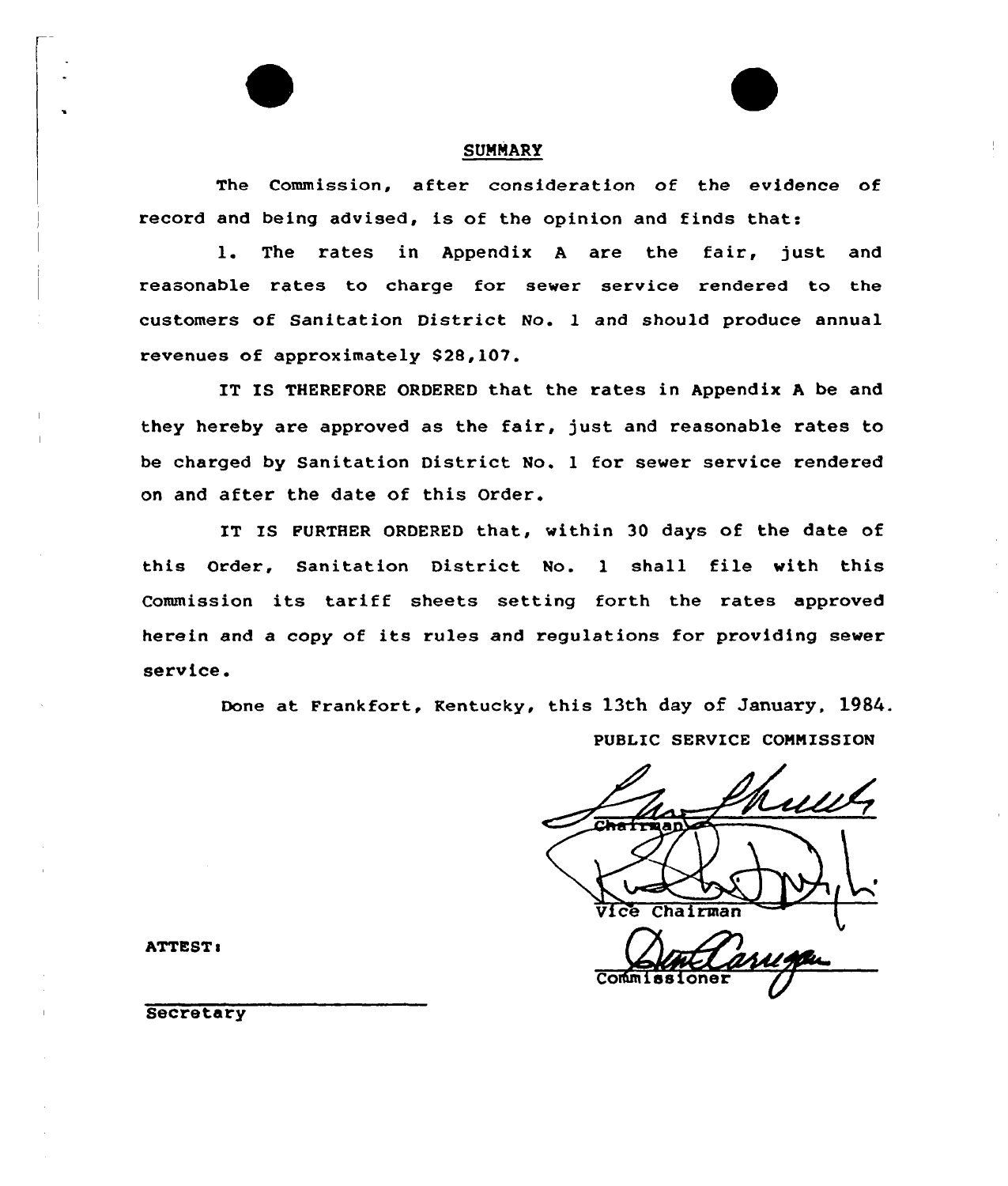

\$ (207)

### FOOTNOTES

- $1.$ Information filed in response to the Commission's Order, November 17, 1983.
- 2. Ibid.
- 3. Calculation:

Gross plant in service 8982,452 Less: Contributions in aid of construction 908,604 Net depreciable plant in service  $573,848$ <sup>X</sup> Composite depreciation rate 1 <sup>~</sup> 67% Allowable depreciation expense ङ li233 Depreciation expense per hooks  $1,440$ 

Adjustment

- 4. Ibid.
- 5. Order in Case No. 7933 of Sanitation District No. 1 dated january 23, 1981.
- 6. Calculation:

| Depreciation Expense<br>Interest Expense | \$1,233<br>3,499    |
|------------------------------------------|---------------------|
| <b>&amp; Excess Capacity +</b>           | 57.732<br>$X$ 31.5% |
| Total                                    | \$1,491             |

- 7. Information filed in response to the Commission's Order November 17, 1983.
- Calculation:

| Annual Increase<br>Adjusted Operating Loss                                       |  | S <sub>5.412</sub><br>(2, 545) |
|----------------------------------------------------------------------------------|--|--------------------------------|
| Operating Income Available for Debt Service<br>Annual Debt Service<br><b>DSC</b> |  | 52,867<br>4,080<br>. 7X        |